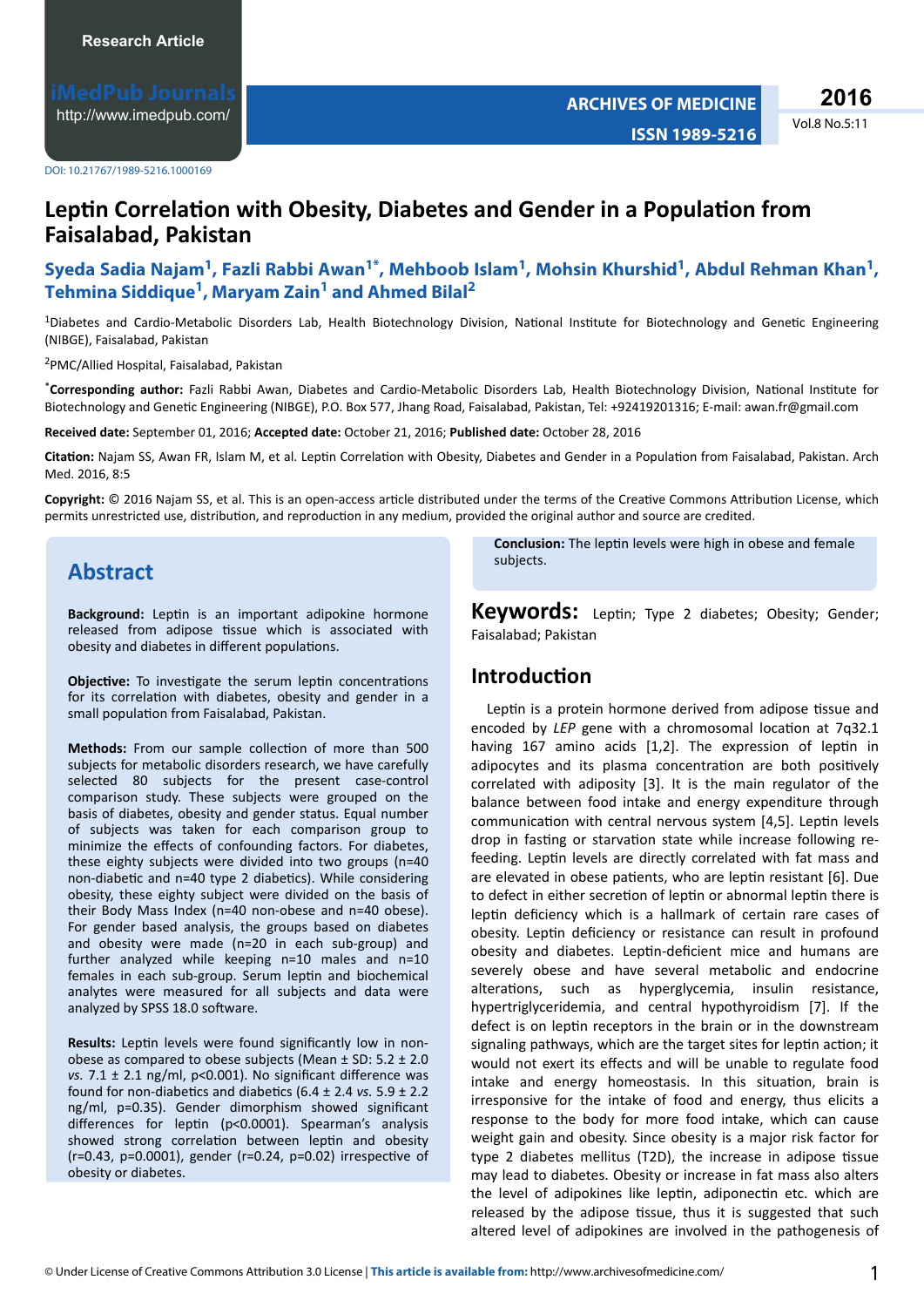obesity associated diabetes. Leptin level increases in obesity and its correlation with body mass index (BMI) and glucose levels has already been reported in different populations [8-11]. As we already had reported blood levels of adiponectin in a small population from Faisalabad, Pakistan [12] there is no such data for leptin levels for this population. So, our aim for this study was to correlate the levels of leptin with obesity, diabetes and gender status in this population and it will be the first report from Faisalabad, Pakistan.

# **Materials and Methods**

### **Study subjects**

Study design is already reported for another hormone adiponectin in our previous study [12]. Brief description is given here. A set of 80 subjects was selected from more than 500 subjects depending who fulfilled the study criteria. The objective of this small case-control study was to investigate the serum concentrations of leptin and its correlation with certain biochemical parameters. These subjects were subdivided in four groups on the basis of diabetes status and obesity. Study design and subject groups are illustrated in **Figure 1**. The age of participants was  $\geq 40$  yrs and the samples were collected from both non-diabetic (n=40) and confirmed type 2 diabetics (n=40) according to World Health Organization [13] criteria from April to December 2012. All the subjects were in fasting state at the time of sampling.

Anthropometric measurements (body weight, height) were taken for the calculation of body mass index (BMI in kg/m<sup>2</sup>). Weight and height were measured while participants were wearing light clothes and no shoes. Study subjects were divided in two categories i.e. obese and non-obese on the basis of BMI values. BMI value for non-obese were less than 24.9 kg/m<sup>2</sup> while for the obese, it was more than 30  $\text{kg/m}^2$  as per American Diabetes Association criteria.

#### **Data collection**

Sampling camps were arranged for collection of blood samples from study subjects. A consent letter was signed by each subject prior to take sample. Basic and clinical information was filled in our study questionnaire forms for each subject. Body weight and height was taken at the time of sampling. Blood sample was drawn from each subject in the fasting state of at least 10 h. Blood was taken in gel-coated vacutainers, then centrifuged to separate serum and was stored at -20°C till further analysis.

#### **Leptin level measurement**

Leptin was measured by sandwich based ELISA kit (BioVendor, Germany). The ELISA plates were read on ELISA plate reader from Diamate.

#### **Serum biochemical analysis**

Serum biochemical parameters like fasting glucose level, cholesterol, and triglycerides were estimated with a semiautomated clinical chemistry analyzer Microlab 300.

#### **Statistical analysis**

SPSS 18.0 software was used to analyze data. All data was represented as mean  $±$  SD or median (interquartile ranges). For comparison of means, t-test was used to find any statistical significance. Spearman's correlation analysis was used to see the association of leptin levels with certain anthropometric and biochemical parameters. Statistical significance was taken if p value was less than 0.05.

### **Results**

#### **Subjects characteristics**

A total of 80 subjects were included in this study and grouped on the basis of obesity, diabetes and gender status (**Figure 1**). The baseline characteristics for these groups are shown in **Table 1**.



Figure 1 Schematic presentation of study subjects.

Table 1 Baseline characteristics of study subjects on the basis of diabetes, obesity and gender.

| <b>Biochemical/Clinical</b><br><b>Parameters</b> | <b>Type 2 Diabetes status</b> |                            |         | <b>Obesity status</b>   |                          |          | <b>Gender status</b>   |                            |         |
|--------------------------------------------------|-------------------------------|----------------------------|---------|-------------------------|--------------------------|----------|------------------------|----------------------------|---------|
|                                                  | Non-<br>diabetics<br>$(n=40)$ | <b>Diabetics</b><br>(n=40) | P-value | Non-<br>obese<br>(n=40) | <b>Obese</b><br>$(n=40)$ | P-value  | <b>Males</b><br>(n=40) | <b>Females</b><br>$(n=40)$ | P-value |
| BMI ( $kg/m2$ )                                  | $27.5 \pm 5.0$                | $27.9 \pm 5.1$             | 0.71    | 23.9<br>3.7             | 31.5<br>4.0              | < 0.0001 | 26.5<br>$\pm$<br>4.1   | $28.8 \pm 5.6$             | 0.04    |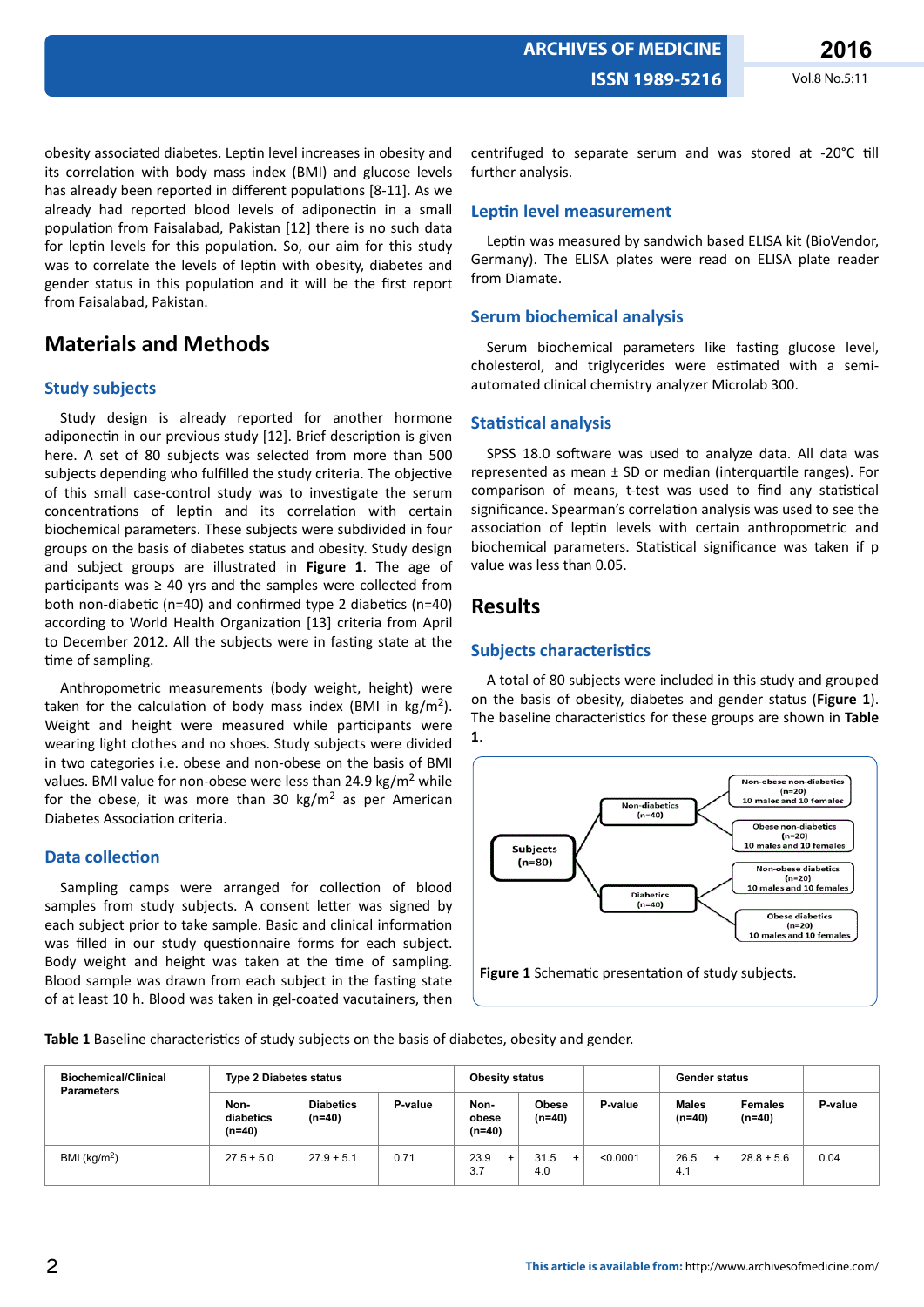**ARCHIVES OF MEDICINE**

| FG (mmol/l)    | $4.9(4.6-5.6)$ | 10.5<br>$(8.0 - 13.8)$ | < 0.0001 | 5.9<br>$(4.8 - 11.2)$ | 6.4<br>$(4.9 - 8.3)$ | 0.59    | 8.9<br>$(6.4 - 12.1)$ | 6.3<br>$(12.4 - 4.9)$ | 0.25     |
|----------------|----------------|------------------------|----------|-----------------------|----------------------|---------|-----------------------|-----------------------|----------|
| TC (mmol/l)    | $4.4(4.0-5.6)$ | $4.8(4.2-5.5)$         | 0.44     | 4.6<br>$(3.9 - 5.3)$  | 4.8<br>$(4.2 - 5.9)$ | 0.31    | 4.3<br>$(3.9 - 5.7)$  | 4.7<br>$(4.2 - 5.6)$  | 0.69     |
| TG (mmol/l)    | $1.2(0.9-2.0)$ | $1.7(1.3-2.5)$         | 0.005    | 1.6<br>$(0.9-2.2)$    | 1.4<br>$(1.1 - 2.4)$ | 0.97    | 1.6<br>$(1.1 - 2.4)$  | 1.4<br>$(1.9-1.0)$    | 0.52     |
| Leptin (ng/ml) | $6.3(4.1-8.5)$ | $5.4(7.7-4.3)$         | 0.35     | 4.7<br>$(3.5 - 6.4)$  | 7.7<br>$(5.2 - 9.2)$ | < 0.001 | 4.4<br>$(3.3 - 5.5)$  | 8.3<br>$(6.1 - 9.2)$  | < 0.0001 |

Data are given as the mean ± SD for BMI or as the median (interquartile range) for FG, TC, TG and leptin. The P-values were calculated using student's t-test for continuous variables. BMI: body mass index; FG: fasting glucose; TC: total cholesterol; TG: triglycerides.

### **Comparison of study groups on the basis of diabetes, obesity and gender**

Initial comparison was made on the basis of diabetes, obesity and gender (**Table 1**). Firstly, study subjects (n=80) were divided on the basis of diabetes irrespective of obesity and gender status (n=40 non-diabetic and n=40 type 2 diabetics) and analyzed for anthropometric, biochemical parameters and leptin levels. Secondly, the same parameters were analyzed after dividing the subjects on the basis of obesity without diabetes and gender status (n=40 non-obese and n=40 obese). Finally, the

comparison was done on basis of gender (n=40 males and n=40 females).

**Non-diabetic** *vs.* **Diabetics:** The average age of non-diabetic and diabetics (mean years  $\pm$  SD) was 48  $\pm$  7 and 53  $\pm$  6 respectively. Glucose levels and triglycerides levels showed significant differences when non-diabetic were compared with type 2 diabetics (Table 1): Glucose=55.4%个, Triglycerides=33%↑ in the diabetics. However, leptin did not show any significant difference.

Table 2 Spearman's correlation of leptin with anthropometric, biochemical parameters, diabetes, obesity and gender.

|                                        | Age          | Gender   | BMI          | Glucos<br>e  | Cholestero   | Triglyceride<br>s | Leptin       | Diabete<br>s | Obesity<br>and<br>diabete<br>s | Obesit<br>y | Gender<br>(Obesity<br>and<br>diabetes |
|----------------------------------------|--------------|----------|--------------|--------------|--------------|-------------------|--------------|--------------|--------------------------------|-------------|---------------------------------------|
| Age                                    | $\mathbf{1}$ | $-0.012$ | $-0.141$     | $0.223*$     | 0.051        | 0.107             | $-0.131$     | $0.330**$    | 0.21                           | $-0.191$    | 0.202                                 |
| Gender                                 |              | 1        | 0.159        | 0.08         | 0.097        | $-0.143$          | $0.657**$    | $\mathbf 0$  | 0                              | $\mathbf 0$ | 0.218                                 |
| BMI                                    |              |          | $\mathbf{1}$ | 0.078        | 0.156        | 0.04              | $0.633**$    | 0.054        | $0.435***$                     | $0.866**$   | $0.460**$                             |
| Glucose                                |              |          |              | $\mathbf{1}$ | 0.18         | $0.366**$         | $-0.078$     | $0.824**$    | $0.741**$                      | 0.01        | $0.741**$                             |
| Cholesterol                            |              |          |              |              | $\mathbf{1}$ | $0.349**$         | 0.088        | 0.106        | 0.151                          | 0.126       | 0.169                                 |
| Triglycerides                          |              |          |              |              |              | $\mathbf{1}$      | $-0.164$     | $0.333**$    | $0.317**$                      | 0.043       | $0.278*$                              |
| Leptin                                 |              |          |              |              |              |                   | $\mathbf{1}$ | $-0.095$     | 0.108                          | $0.431***$  | $0.248*$                              |
| <b>Diabetes</b>                        |              |          |              |              |              |                   |              | 1            | $0.894**$                      | $\mathbf 0$ | $0.873**$                             |
| Obesity and diabetes                   |              |          |              |              |              |                   |              |              | $\mathbf{1}$                   | $0.447**$   | $0.976**$                             |
| Obesity                                |              |          |              |              |              |                   |              |              |                                | 1           | $0.436**$                             |
| (Obesity<br>Gender<br>and<br>diabetes) |              |          |              |              |              |                   |              |              |                                |             | $\mathbf{1}$                          |

**Non-obese** *vs.* **Obese subjects:** The average age of non-obese and obese (mean years  $\pm$  SD) was 52  $\pm$  6 and 48  $\pm$  7 respectively. Obese and non-obese subjects were significantly different in terms of BMI and leptin levels (Table 1): BMI=31.6%个, Leptin=37%个 in the obese. Correlation analysis (Table 2) showed a strong association between BMI and leptin levels (r=0.42, p=0.0001).

comparison showed significant difference in terms of BMI and leptin levels when males were compared to females (Table 1): BMI=8.6%个, Leptin=64.4%个. Correlation analysis (Table 2) showed a strong association between BMI and gender (r=0.24, p=0.02).

#### **Comparison on the basis of diabetes and obesity**

**Males** *vs.* **Females:** The average age of males and females (mean years  $\pm$  SD) was 51  $\pm$  6 and 51  $\pm$  7 respectively. This

**Effect of diabetes on obesity:** Non-diabetics (non-obese *vs.* obese subjects) were compared and significant differences were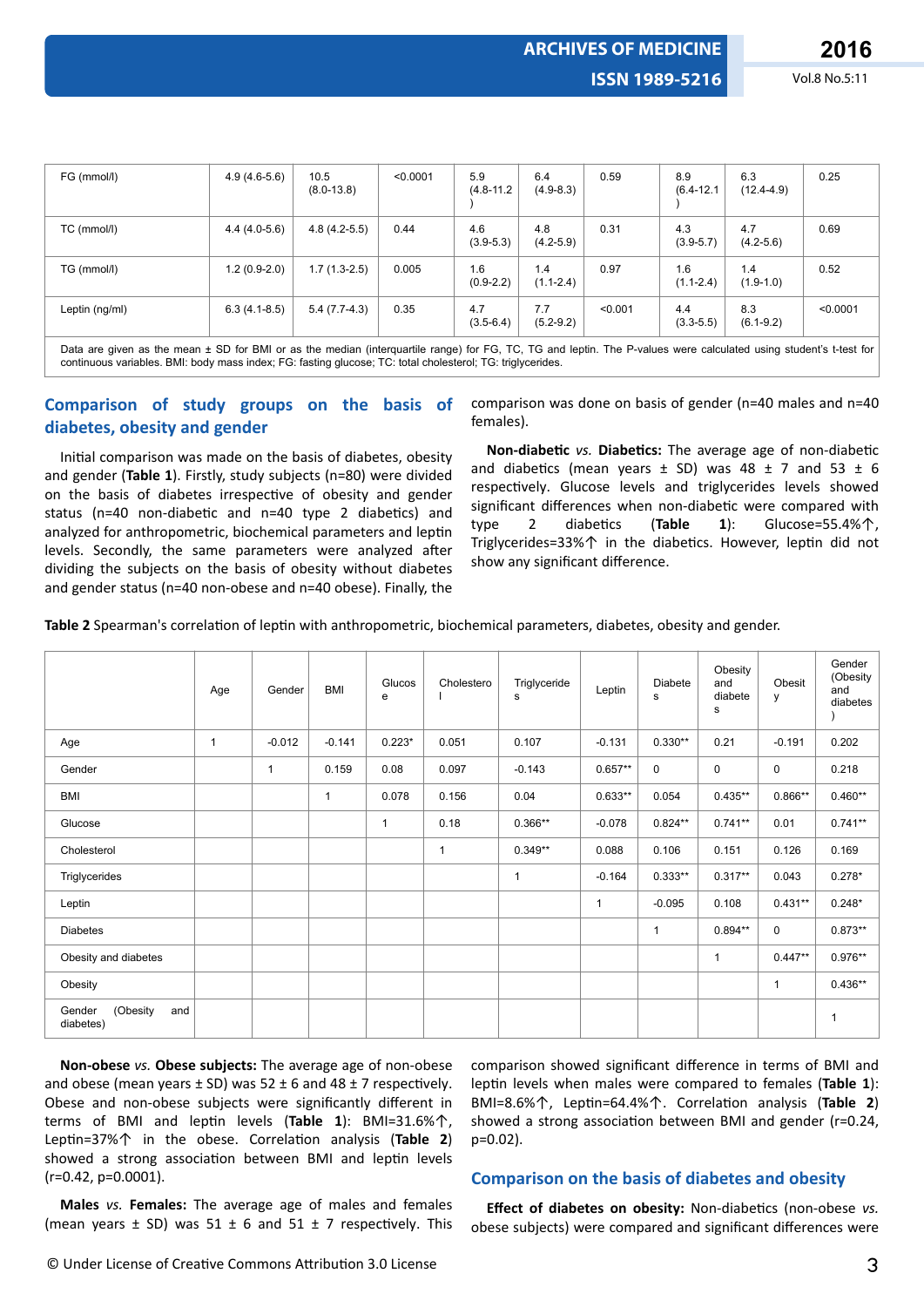observed for BMI, cholesterol and leptin levels. Total cholesterol=18%个, BMI=24%个 and Leptin=26%个 in nondiabetic obese group. When diabetics (non-obese *vs.* obese subjects) were compared, the significant difference was observed for BMI and leptin levels. BMI=24%↑, Leptin=52%↑ in diabetic obese group (Table 1).

*Effect of obesity on diabetes: Non-obese (non-diabetics vs.* diabetics) showed significant difference in glucose levels, cholesterol levels and triglycerides. No significant difference for leptin levels was observed. When obese (non-diabetics vs. diabetics) were compared only glucose levels showed significant difference (Table 1).

### **Gender based comparison on the basis of diabetes and obesity**

Leptin and gender dimorphism: non-diabetics (non-obese and obese): Comparison between non-obese, non-diabetic (males vs. females) showed significant gender dimorphism for leptin levels as leptin levels were high up to 97% in female subjects. This shows leptin levels are higher in healthy females relative to healthy males. However, when obese but nondiabetic (males *vs.* females) were compared, the leptin levels were 63% high in females as compared to males (**Table 1**). This reflects that the obese females without diabetes leptin levels were lower as compare to non-obese females but still showed gender dimorphism.

Leptin and gender dimorphism: diabetics (non-obese and **obese):** In comparison of non-obese diabetic (males *vs.* females) leptin levels showed 42% higher levels in females while in comparison of obese diabetic (males *vs.* female) comparison, the leptin levels in females were 58% higher (Table 1).

### **Discussion**

This is the first report of leptin and its correlation with diabetes and obesity from Faisalabad, Punjab, Pakistan. Leptin is a hormone secreted by adipose tissue and has an established role in maintaining balance between food intake and energy expenditure through its communication with central nervous system. In case of deficiency of leptin or leptin resistance in the body, the normal physiological functions of body get disturbed. Main outcome of leptin deficiency or resistance is obesity which further leads to many complications involving insulin resistance and type 2 diabetes mellitus. The present study was conducted with an aim to identify serum leptin levels in a representative population from Faisalabad, Punjab, Pakistan and to correlate these levels with certain anthropometric and biochemical parameters i.e. body mass index (BMI), serum glucose level, and serum lipid profile (cholesterol and triglyceride).

Leptin and BMI correlation is studied extensively in several populations with a major result of positive correlation between these two parameters [10,14,15]. Although there are few reports on leptin levels published from Pakistan but not for the Faisalabad region and present report is the first to show the leptin levels from subjects of this particular region. One of these reports indicated lower levels of serum leptin in obese subjects with type 2 diabetes [16] which is contradictory to our results in which leptin levels are high in obese subjects irrespective of the diabetes status. The reason for low levels of leptin may be a result of insulin deficiency (insulin is a major stimulator of leptin hence lower leptin lower insulin can be inferred) or altered fat distribution (diabetics have low subcutaneous fat and more visceral fat due to which the secretion of leptin changes as leptin is secreted more by subcutaneous fat thus affecting the overall serum leptin level). Gender based analysis in this report showed higher levels of leptin in female [16].

Another report from Pakistan showed strong association between leptin levels and body mass index. Increased levels of serum leptin in obese subjects without type 2 diabetes mellitus were reported. A progressive increase in serum leptin concentration was observed with an increase in BMI. These results are in agreement with our results. Hence leptin concentration is directly proportional to total adiposity so this result can be considered as an expected result. Females showed higher levels of leptin in this study as well [17].

A case-control study reported significantly higher serum leptin levels in obese diabetic and non-diabetic subjects as compared with non-obese diabetic patients and non-diabetic subjects. Leptin levels were positively correlated with serum insulin and C-peptide levels. Serum leptin increased with increase in body mass index. Leptin levels are increased in obesity and may play a role in development of insulin resistance and type 2 diabetes mellitus [18].

Leptin levels in different ethnic groups and neighboring populations are also studied in various reports. Serum leptin levels were evaluated in a group of non-obese type 2 diabetic patients from Mumbai, Western India. Results showed serum leptin levels were positively correlated to body mass index [10].

A report from Turkey showed positive correlation between leptin and BMI, lower leptin levels in obese women with diabetes than without diabetes and additionally it is even lower in the poorly controlled diabetes subgroup [11].

In a gender specific meta-analysis study from China higher leptin levels were found to be associated with elevated risk of type 2 diabetes in men but not in women 9 but in our population no association between leptin and diabetes was observed. As obesity, insulin resistance, and aging are closely associated and adipokines seem to have a crucial role in their pathophysiology. A study from Portugal reported close link between leptin levels with obesity and length of diabetes [19].

Association among obesity, leptin and insulin resistance in type 2 diabetes mellitus was studied in an Indian population in which leptin and insulin resistance showed no correlation. Study concluded that, obesity mainly of central or abdominal type might be responsible for the insulin resistance in type 2 diabetes mellitus whereas leptin, a potential marker for obesity was probably not involved. This perhaps points towards the multifactorial causation of insulin resistance in type 2 diabetes mellitus [8].

A study in China showed no independent association between leptin and either diabetes or impaired fasting glucose (IFG)